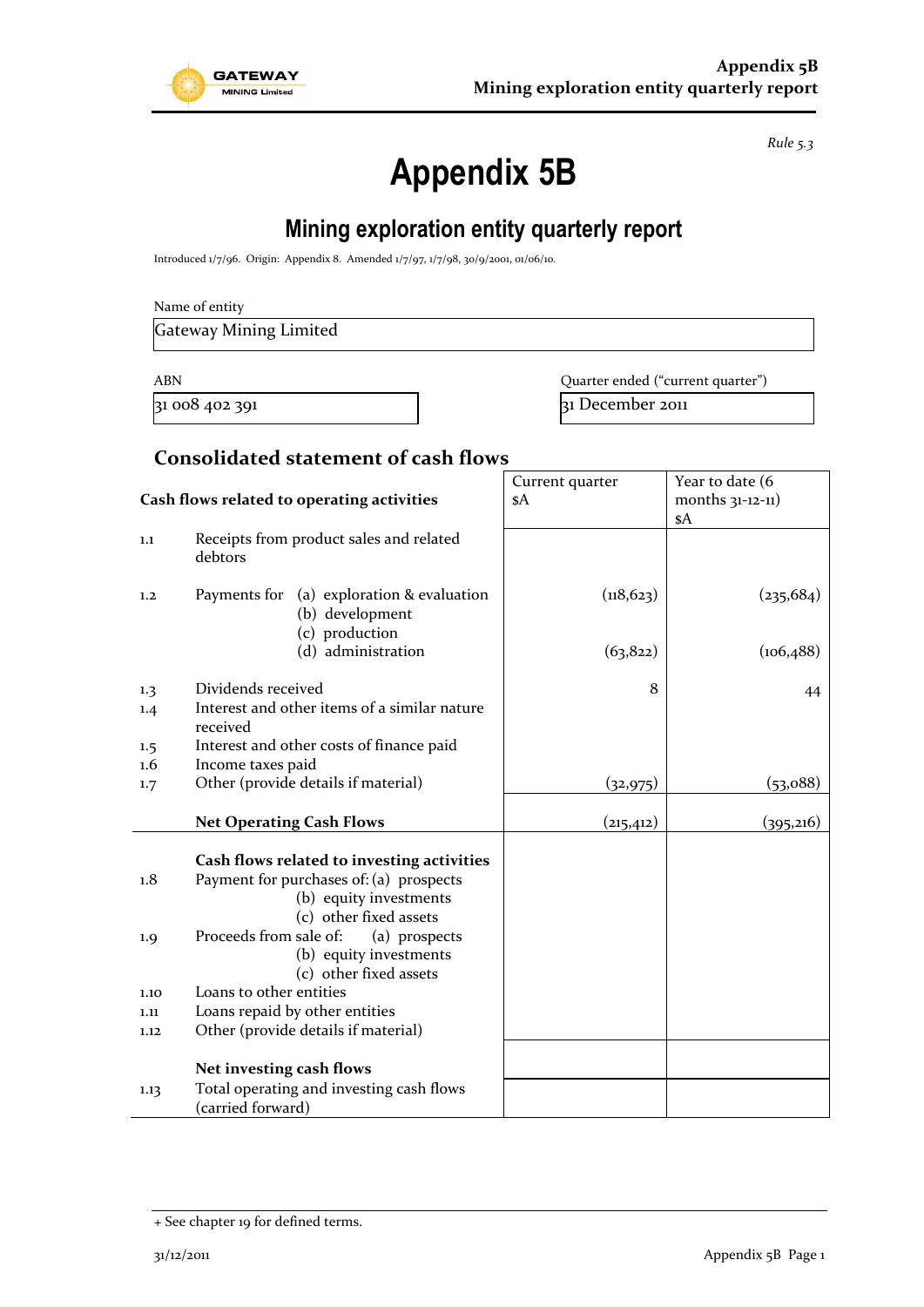

| 1.13 | Total operating and investing cash flows      |         |          |
|------|-----------------------------------------------|---------|----------|
|      | (brought forward)                             |         |          |
|      | Cash flows related to financing activities    |         |          |
| 1.14 | Proceeds from issues of shares, options, etc. | 368,000 | 368,000  |
| 1.15 | Proceeds from sale of forfeited shares        |         |          |
| 1.16 | Proceeds from borrowings                      |         |          |
| 1.17 | Repayment of borrowings                       |         |          |
| 1.18 | Dividends paid                                |         |          |
| 1.19 | Other (provide details if material)           |         |          |
|      | Net financing cash flows                      |         |          |
|      | Net increase (decrease) in cash held          | 152,588 | (27,216) |
| 1.20 | Cash at beginning of quarter/year to date     | 100,011 | 279,815  |
| 1,21 | Exchange rate adjustments to item 1.20        |         |          |
| 1.22 | Cash at end of quarter                        | 252,599 | 252,599  |

**Payments to directors of the entity and associates of the directors Payments to related entities of the entity and associates of the related entities**

|      |                                                                  | Current quarter<br>\$A |
|------|------------------------------------------------------------------|------------------------|
| 1.23 | Aggregate amount of payments to the parties included in item 1.2 |                        |
| 1.24 | Aggregate amount of loans to the parties included in item 1.10   |                        |
|      |                                                                  |                        |

1.25 Explanation necessary for an understanding of the transactions

#### **Non-cash financing and investing activities**

2.1 Details of financing and investing transactions which have had a material effect on consolidated assets and liabilities but did not involve cash flows

2.2 Details of outlays made by other entities to establish or increase their share in projects in which the reporting entity has an interest

<sup>+</sup> See chapter 19 for defined terms.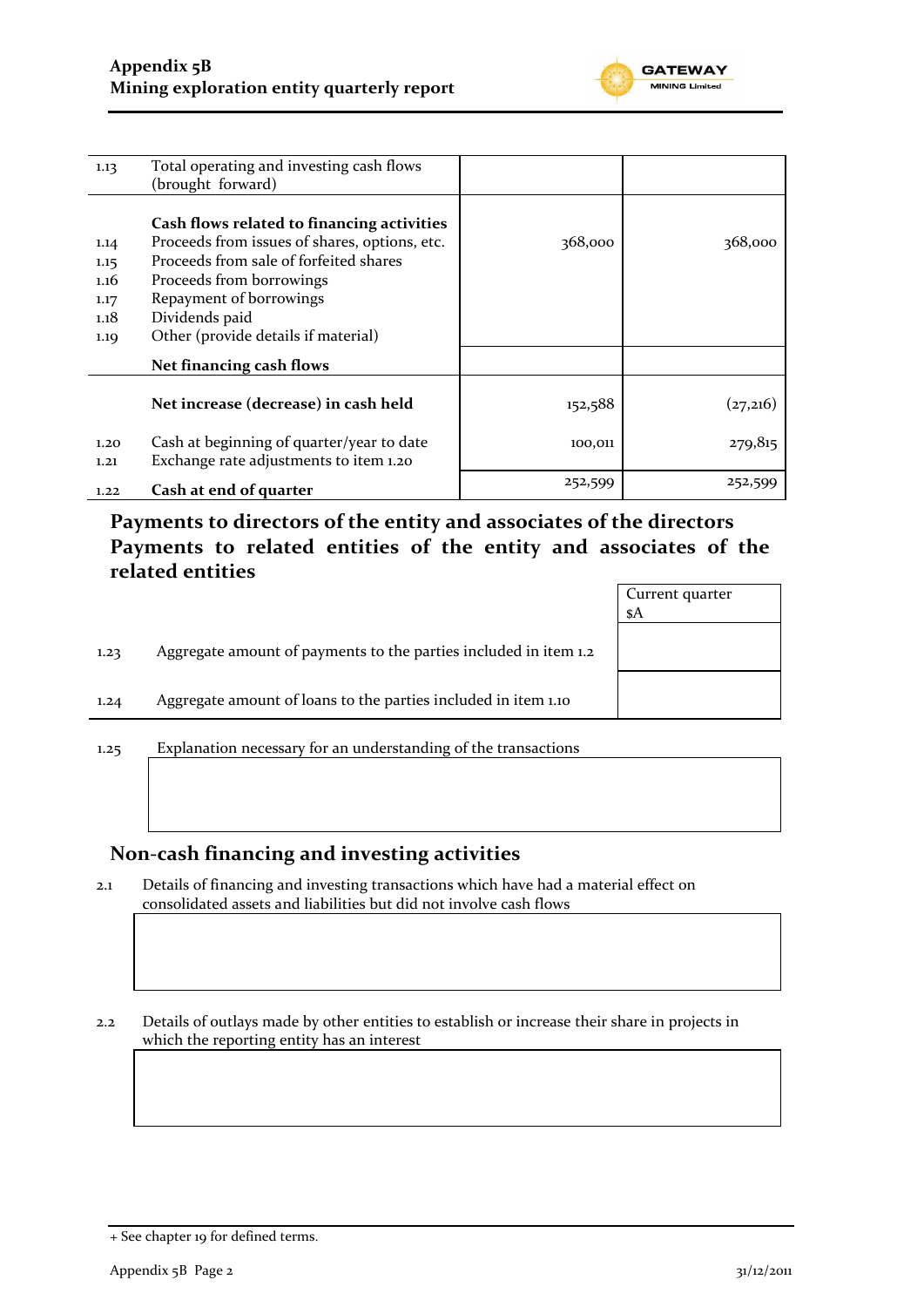

### **Financing facilities available**

*Add notes as necessary for an understanding of the position.*

|     |                             | Amount available<br>\$A | Amount used<br>\$A |
|-----|-----------------------------|-------------------------|--------------------|
| 3.1 | Loan facilities             |                         |                    |
| 3.2 | Credit standby arrangements |                         |                    |

## **Estimated cash outflows for next quarter**

|     |                            | \$A     |  |  |
|-----|----------------------------|---------|--|--|
| 4.1 | Exploration and evaluation | 80,000  |  |  |
|     |                            |         |  |  |
| 4.2 | Development                |         |  |  |
|     |                            |         |  |  |
| 4.3 | Production                 |         |  |  |
|     | Administration             |         |  |  |
| 4.4 |                            | 20,000  |  |  |
|     |                            |         |  |  |
|     | <b>Total</b>               | 100,000 |  |  |

# **Reconciliation of cash**

| Reconciliation of cash at the end of the quarter (as<br>shown in the consolidated statement of cash flows)<br>to the related items in the accounts is as follows. |                                           | Current quarter<br>\$A | Previous quarter<br>\$A |
|-------------------------------------------------------------------------------------------------------------------------------------------------------------------|-------------------------------------------|------------------------|-------------------------|
| 5.1                                                                                                                                                               | Cash on hand and at bank                  | 252,599                | 100,011                 |
| 5.2                                                                                                                                                               | Deposits at call                          |                        |                         |
| 5.3                                                                                                                                                               | Bank overdraft                            |                        |                         |
| 5.4                                                                                                                                                               | Other (provide details)                   |                        |                         |
|                                                                                                                                                                   | Total: cash at end of quarter (item 1.22) | 252,599                | 100,011                 |

#### **Changes in interests in mining tenements**

|     |                                                                     | Tenement reference           | Nature of    | Interest at | Interest at |
|-----|---------------------------------------------------------------------|------------------------------|--------------|-------------|-------------|
|     |                                                                     |                              | interest     | beginning   | end of      |
|     |                                                                     |                              | (note (2))   | of quarter  | quarter     |
| 6.1 | Interests in mining<br>tenements relinquished,<br>reduced or lapsed | ML2483, 2509, 2868,<br>90102 | Relinquished | $100\%$     | $o\%$       |
| 6.2 | Interests in mining<br>tenements acquired or<br>increased           | E57/823, E57/824             | Granted      | $o\%$       | $100\%$     |

<sup>+</sup> See chapter 19 for defined terms.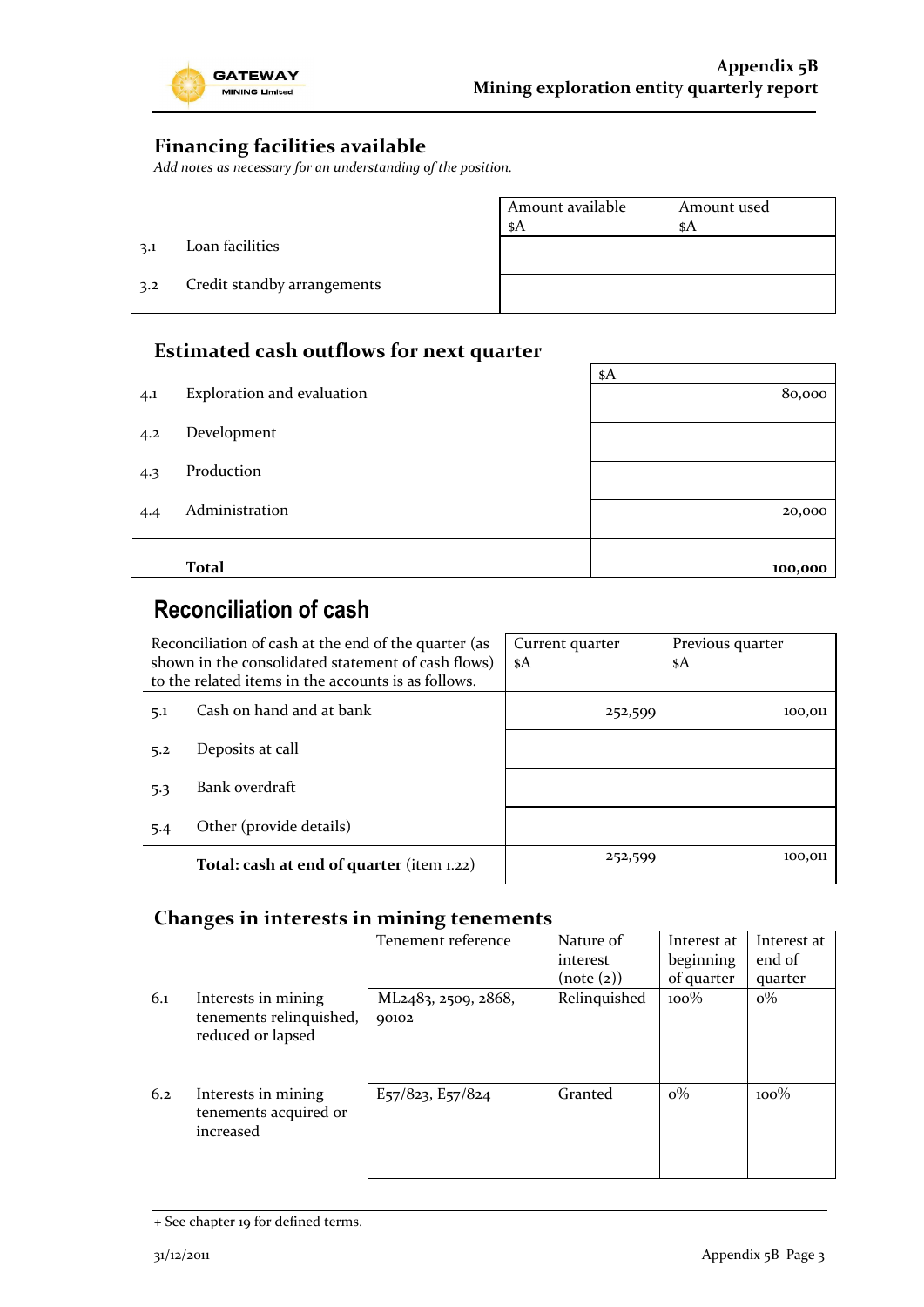

## **Issued and quoted securities at end of current quarter**

*Description includes rate of interest and any redemption or conversion rights together with prices and dates.*

|      |                                 | Total       | Number quoted | Issue price per   | Amount paid up    |
|------|---------------------------------|-------------|---------------|-------------------|-------------------|
|      |                                 | number      |               | security (see     | per security (see |
|      |                                 |             |               | $note$ 3) (cents) | note 3) (cents)   |
| 7.1  | Preference                      |             |               |                   |                   |
|      | <sup>+</sup> securities         |             |               |                   |                   |
|      | (description)                   |             |               |                   |                   |
| 7.2  | Changes during                  |             |               |                   |                   |
|      | quarter                         |             |               |                   |                   |
|      | (a) Increases                   |             |               |                   |                   |
|      | through issues                  |             |               |                   |                   |
|      | (b) Decreases                   |             |               |                   |                   |
|      | through returns of              |             |               |                   |                   |
|      | capital, buy-backs,             |             |               |                   |                   |
|      | redemptions                     |             |               |                   |                   |
| 7.3  | +Ordinary                       | 157,872,962 | 157,872,962   |                   |                   |
|      | securities                      |             |               |                   |                   |
|      |                                 |             |               |                   |                   |
| 7.4  | Changes during                  |             |               |                   |                   |
|      | quarter                         |             |               |                   |                   |
|      | (a) Increases                   | 16,000,000  | 16,000,000    | 2.3 cents         |                   |
|      | through issues                  |             |               |                   |                   |
|      | (b) Decreases                   |             |               |                   |                   |
|      | through returns of              |             |               |                   |                   |
|      | capital, buy-backs              |             |               |                   |                   |
| 7.5  | <sup>+</sup> Convertible        |             |               |                   |                   |
|      | debt securities                 |             |               |                   |                   |
|      | (description)                   |             |               |                   |                   |
| 7.6  | Changes during                  |             |               |                   |                   |
|      | quarter                         |             |               |                   |                   |
|      | (a) Increases                   |             |               |                   |                   |
|      | through issues<br>(b) Decreases |             |               |                   |                   |
|      | through securities              |             |               |                   |                   |
|      | matured,                        |             |               |                   |                   |
|      | converted                       |             |               |                   |                   |
|      | <b>Options</b>                  |             |               | Exercise price    | Expiry date       |
| 7.7  | (description and                |             |               |                   |                   |
|      | conversion factor)              | 7,500,000   |               | 4 cents           | 1 September 2012  |
|      |                                 | 7,000,000   |               | 3.8 cents         | 15 April 2014     |
|      |                                 | 28,800,000  |               | 2 cents           | 15 November 2014  |
| 7.8  | <b>Issued during</b>            | 28,800,000  |               | 2 cents           | 15 November 2014  |
|      | quarter                         |             |               |                   |                   |
| 7.9  | <b>Exercised during</b>         |             |               |                   |                   |
|      | quarter                         |             |               |                   |                   |
| 7.10 | <b>Expired during</b>           | 4,000,000   |               | 30 cents          | 30 November 2011  |
|      | quarter                         | 7,000,000   |               | 10 cents          | 7 October 2011    |
| 7.11 | <b>Debentures</b>               |             |               |                   |                   |
|      | (totals only)                   |             |               |                   |                   |
| 7.12 | <b>Unsecured notes</b>          |             |               |                   |                   |
|      | (totals only)                   |             |               |                   |                   |
|      |                                 |             |               |                   |                   |

<sup>+</sup> See chapter 19 for defined terms.